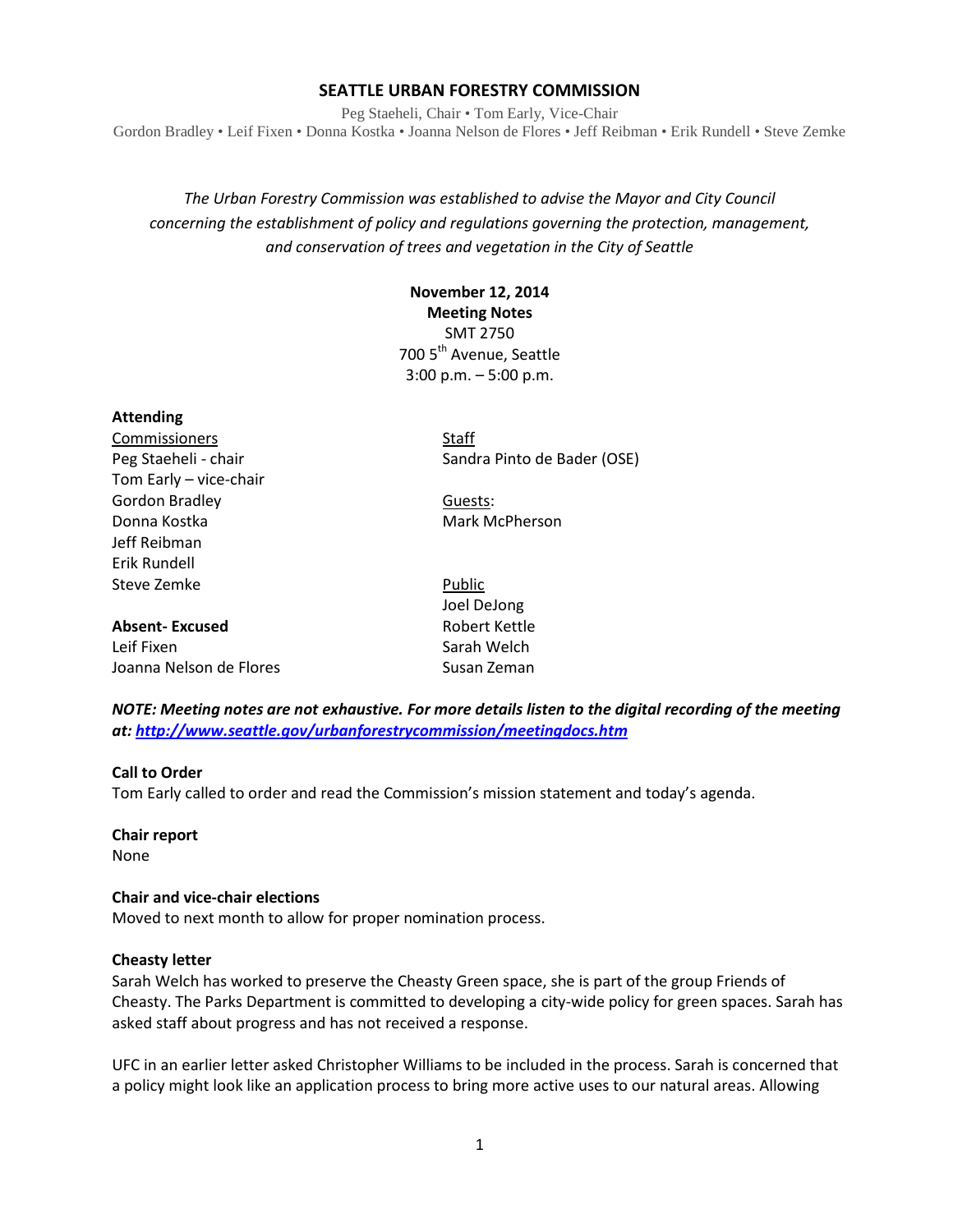more active uses to our natural areas would have an impact as population grows in Seattle in the next several years.

UFC comment: Reviewing letters of recommendation shows that we have had no response on the Cheasty letter of recommendation. Reach back to people cc'd on that letter and remind them of the letter and that the UFC wants to be involved.

Follow up on the Cheasty letter and say the Commission requested involvement on this project and would like an update.

UFC chair comment: This would be a new letter broader than Cheasty. It's about the future of Seattle regarding active uses. This could be a short letter. Draft brief letter requesting involvement in the investigative stage and bring it back in December. SANDRA TO DRAFT AND RUN BY PEG. If they set up a group to help review policies, that a member of the UFC be a member of the group.

Sandra requested Parks to share the Cheasty map that shows cross trails. Sandra will follow up.

Note: Sandra to ask Parks to come brief the UFC on Cheasty and to include Commission in process to review green space policy.

#### **Queen Anne Children's Home Letters**

Robert Kettle was invited to the table to give a brief overview of the issue. He is a member of the group Future Queen Anne. The group is proponent of smart growth. They have been engaging with DPD on the development of the Children's Home property. They are concerned about the density planned for the site.

Members of the group have met with DPD planners. Seattle Children's Home is a 2.5 acre Low Rise 1 zone mostly surrounded by Single Family. Trees have been suffering in Queen Anne. An example is when SDOT fixed sidewalks along Queen Anne Blvd and Boston Street they removed the trees.

Initially the developer wanted to put 66 town homes on this project in the west central part of Queen Anne. They have come down to 59 (on the other side of the street, in an area roughly the same size there are only 18 homes). The initial arborist report shows 86 trees on or adjacent to the property. 23 are exceptional, and 14 additional trees are part of a grove for a total of 47 exceptional trees. There are several large elms on the right-of-way on McGraw. The group is looking for support from the UFC to ensure that protection measures will be put in place. Also looking at ensure good practices in terms of pruning and prepping. The revised arborist report from the end of the summer said that three of the exceptional trees were dead, diseased/compromised, and had damaged roots.

The second report is of concern it read as if an attorney had written it and went to the code to find reasons why some trees are no longer protected. Protection due to exceptional status is being lost. The document shows only 21 trees being retained. The second report created a lot of concern to the group:

Director's Rule says that ROW trees do not count as part of a grove. They would like the UFC to weigh in on that.

Commission comment – to clarify, the trees on the ROW are between the sidewalk and the property. This is the condition arborists prefer because it allows trees larger area for the root zone. This is an unusually large piece of property.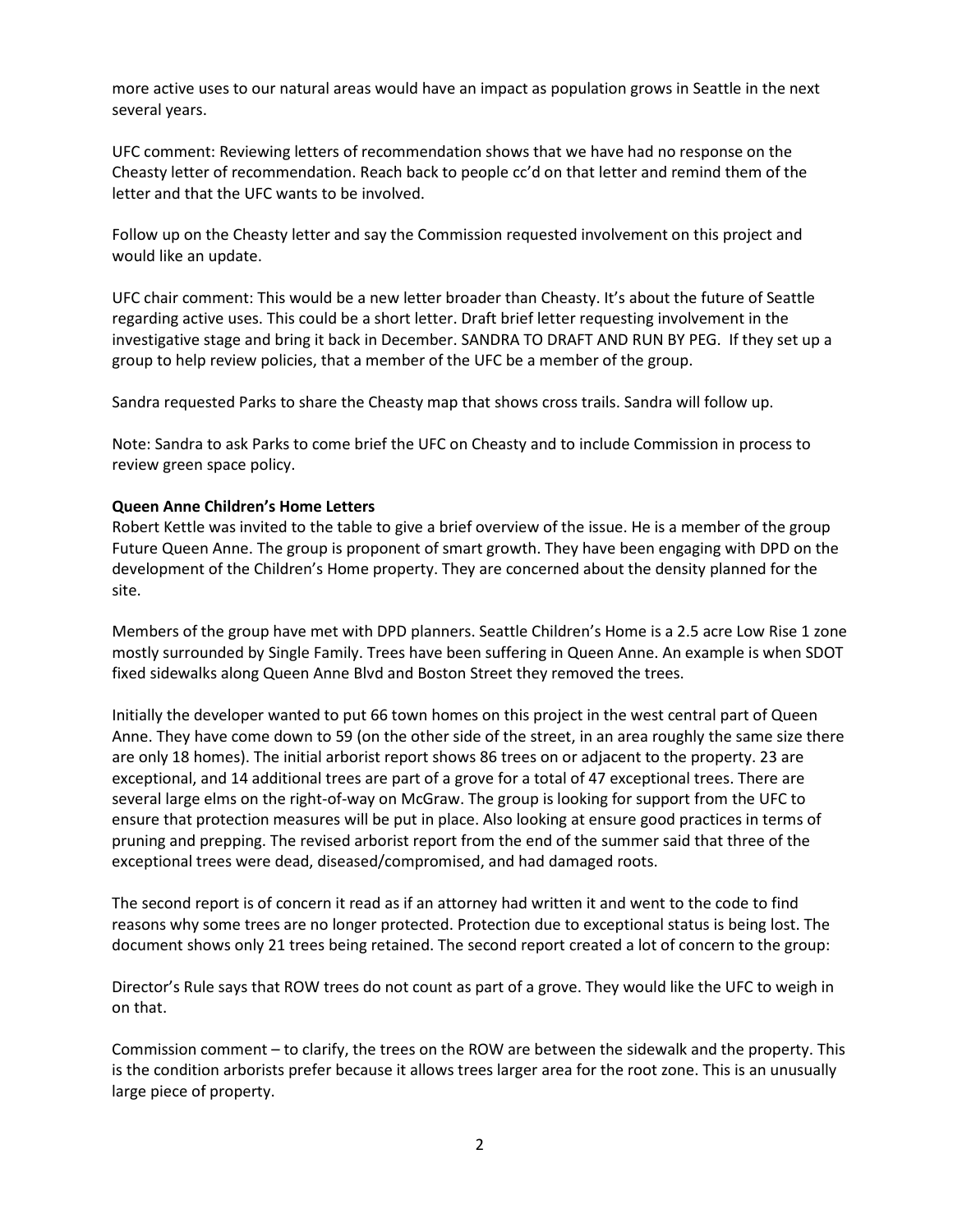The project is undergoing MUP process.

Open to discussion by UFC:

- An option may be to appeal the permit.
- Clarification on heritage tree designation none of the trees are subject to Heritage tree designation because it requires the property owner to be in agreement.
- Street trees would be under SDOT's protection. DPD asks for tree protection as long as it doesn't preclude the owner's ability to develop the property to its full potential.
- In the proposed Street Tree Manual a street tree is one that is planted or growing within a public place.

Robert - Developer is asking for a number of departures. The major one they are asking for is for townhouses that can only be a maximum of 60ft wide and they are asking for up to 168ft. In return they have put a few openings (code doesn't require openings to row houses anymore – which is probably okay for smaller properties, but this is a pretty large property).

UFC – Do they have a planting plan? It would be good to look at it to see if the plan responds to the UFSP canopy goals (since they are asking for departures). Is the intent to have new trees planted and able to grow? You will have to build a case going to the Design Review Board during public comment period. The Board can condition their approval of the departure.

- They are supposed to present a scheme that preserves all the exceptional trees.
- All development standards are 'departable', except for 23.41.012 Section B of the code.
- There are diseased trees that are not hazardous. It's important to separate for replacement purposes.
- If they get approval to take out the internal exceptional tree they haven't done anything to compensate.
- If they are requesting departures, they could provide a planting plan (with specific canopy cover) that is viable in the space they are given.

Robert – would like to remain engaged with the UFC around this development. Need an advocate within the City for tree protection.

UFC - City arborists provide direction on what they may approve when they do a walk through the site.

The group has retained an arborist that will issue a report. They are part of the group. This letter is also part of the record. Sandra will ask Robert to send a copy of the letter from CM Conlin and CM Burgess to Diane Sugimura.

Process – have responded to revision letters and submitted their plan. Robert is also part of the Queen Anne Community Council. Have been engaging with the developer and they have incorporated some of their ideas.

Peg requested the group to stay in touch and send notices of Design Review Board meetings for the UFC to remain involved.

#### **Review of 2014 UFC letters of recommendation and follow up plan**

Move to next meeting.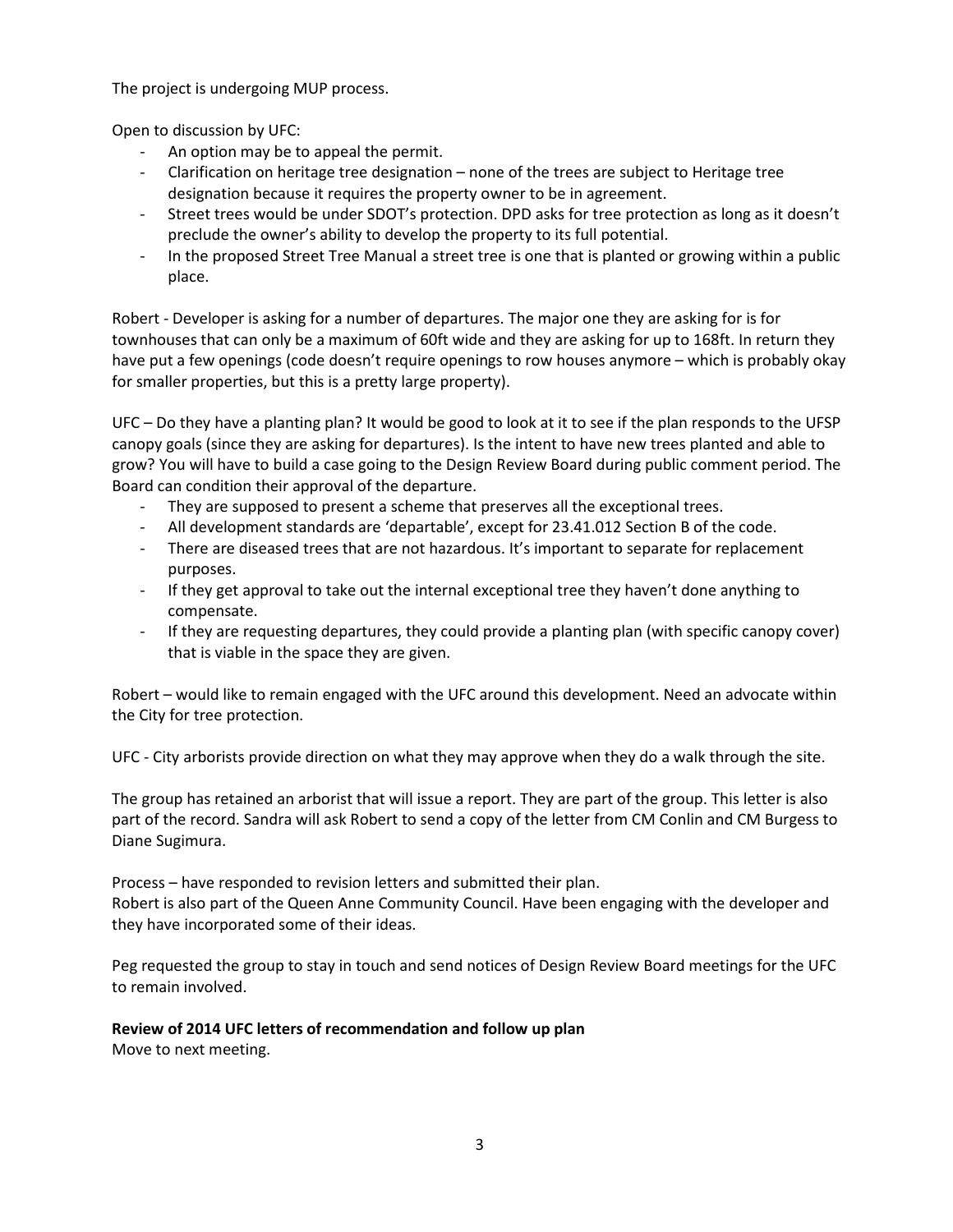## **Carbon Policy issues and UF**

Mark McPherson briefed the Commission on Carbon Cap and Trade. Mark met with the State Advisory Council this morning.

## Background:

California passed the cap and trade law. Governor Inslee would like to have one too. What does Cap and Trade has to do with UF?

Cap and Trade in CA:

- Covers 350 businesses (600) facilities representing 85% of CA's greenhouse gas emissions.
- Established in 2011, but compliance began in 2013.
- Declines 2% annual, then 3% in 2015 to 2020.
- The 2020 cap is about 15% below 2012 levels.

How does it work?

- CA gives each source 'allowances' for up to 90% of their emissions.
- State sells the other 10% plus a strategic reserve.
- Allowances trade on a public market (and may be banked)
- Sources must reduce their emissions, buy allowances, or buy offset credits.
- The State has raised over \$700M in revenue from allowance auctions.

#### Offset projects:

- Sources may buy offset credits for up to 8% of their emissions
- Four offset projects approved:
	- o Forestry
	- o Urban forestry
	- o Dairy digester (remove methane from manure)
	- o Destroying ozone-depleting substances
- Projects may be anywhere in the US

Urban Forest Carbon Offset Projects:

- First protocol in place but no applicants.
- Climate Action Reserve received grant to develop second protocol
	- o Finished June 2014, but no applicants
	- o Tree planting and canopy protocols, but long, complicated, and burdensome
	- o Disappointment in urban forestry circles, but revenue assuages the pain
	- o State of CA is nervous because no one is using their offset projects.

Protocols were not feasible. There was a lot of disappointment on the protocol group.

This could be a great way to find funding for Urban Forestry. CA emitters can buy offsets in WA. CA wants their Cap and Trade legislation to be successful. They are nervous that they are not being used. CalFire (equivalent of DNR) has a department of urban and community forestry. \$17M went to grants and CA reLeaf manages the grants. Require that the money goes to projects on disadvantaged communities.

Carbon Policy in WA:

- Task Force set up by the Governor made up of blue ribbon members (CEOs, etc.)
- Governor staff is leaning towards a cap and trade recommendation. The recommendation is November 17 (not going to be carbon tax but something that has incentives as part of the mechanism). A cap and trade bill might be introduced in January. With GPO senate the bill will not pass.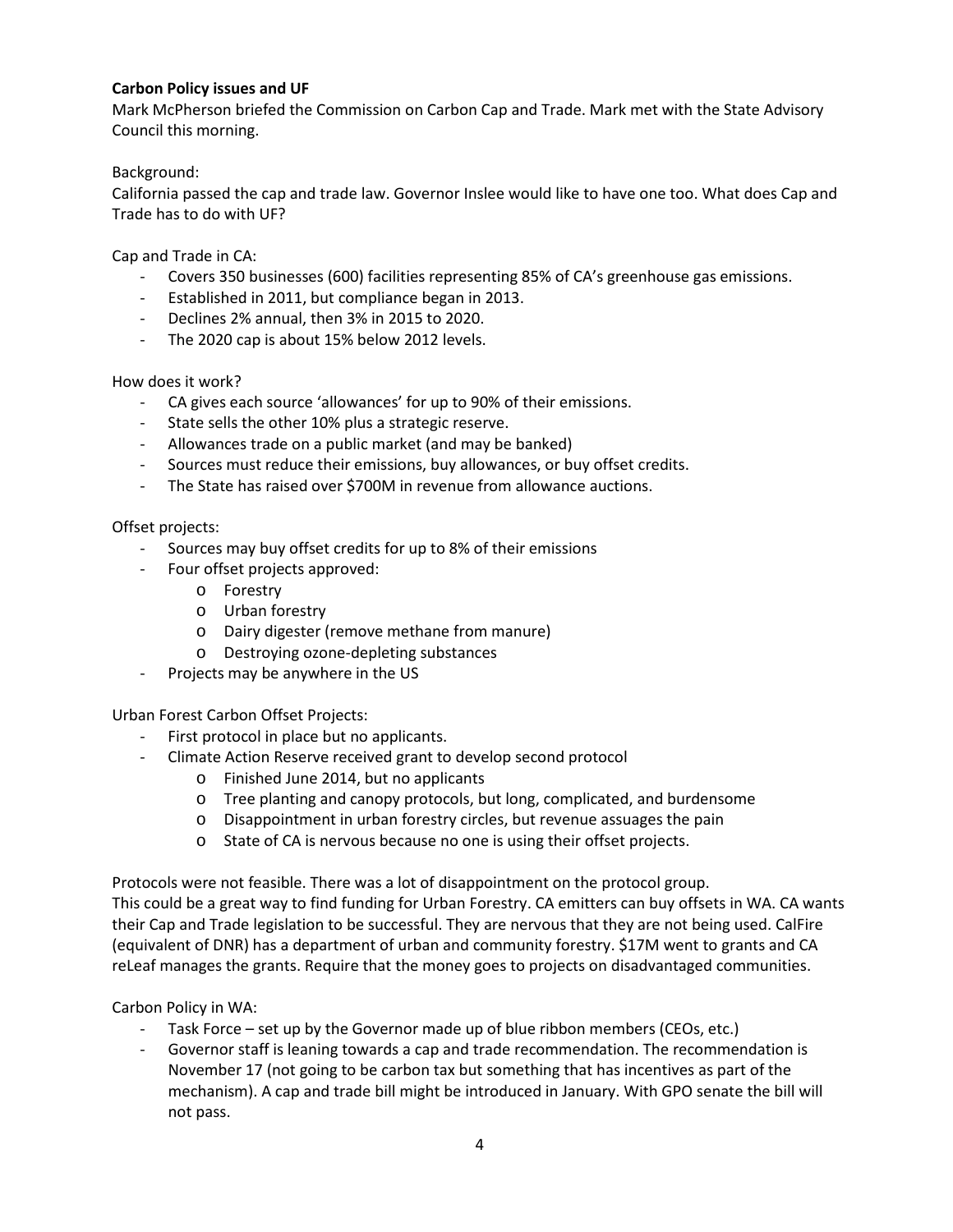## Opportunity for UF in WA

- UF carbon offset projects in a cap and trade law
	- o Costs
		- \$95 to plant a tree
		- **54-6/year to maintain, plus mortality, removal, etc.**
	- o Carbon credits
		- An early mature high-sequestering hardwood will sequester 100kg/year, or 10 metric tons over 100 years. At a carbon price of \$20 per metric ton, the tree will generate about \$2/tree/year
- Cap and Trade or Carbon Revenues
	- o CA's first revenues were over \$500M
	- o CA allocated over \$17M to its state UF agency (CALFire's UF program)
	- o All \$17M has to go to disadvantaged communities
- A WA urban forestry protocol here could be recognized by CA
- A share of any carbon revenues in WA for UF need advocates to lobby for UF to be part of the conversation.

Challenges:

- The Bill has offsets, but no urban forestry offset projects.
- The Bill has urban forestry projects, but copies CA's (complex)
- Revenues from a carbon policy or law omit urban forestry

Additionality and permanency requirements make CA's protocol difficult to implement.

Learning from CA for UF in WA

- UF protocol must be simple, clear, not burdensome
	- o Example: schools that integrate a carbon project into curriculum.
- CA reLeaf (state-wide non-profit, very lean and effective): an urbanforestry protocol in the cap and trade bill and \$17M.

What does Mark propose to do?

- State-wide non-profit in WA for UF:
	- o Advocate and Lobby:
		- **For urban forestry carbon projects**
		- For allocations from any carbon policy revenues
		- **Fund Green Communities, etc.**
	- o Fund Raise
	- o Promote on state level UF benefits and projects
		- Data on ecosystem benefits of trees
		- **E** Consider UW's Kathy Wolf's research and other data on health benefits
		- **Property value benefits**
		- **Inventory data on WA UF: population living in cities, number of trees, trees per** person, trees per street mile, decline in canopy, etc.
	- o Urban forestry carbon protocol development
	- o Offer help with UF carbon projects (schools, utilities, cities, neighborhoods)

NEXT AGENDA: Include this for discussion – ADD TO 2015 WORK PLAN.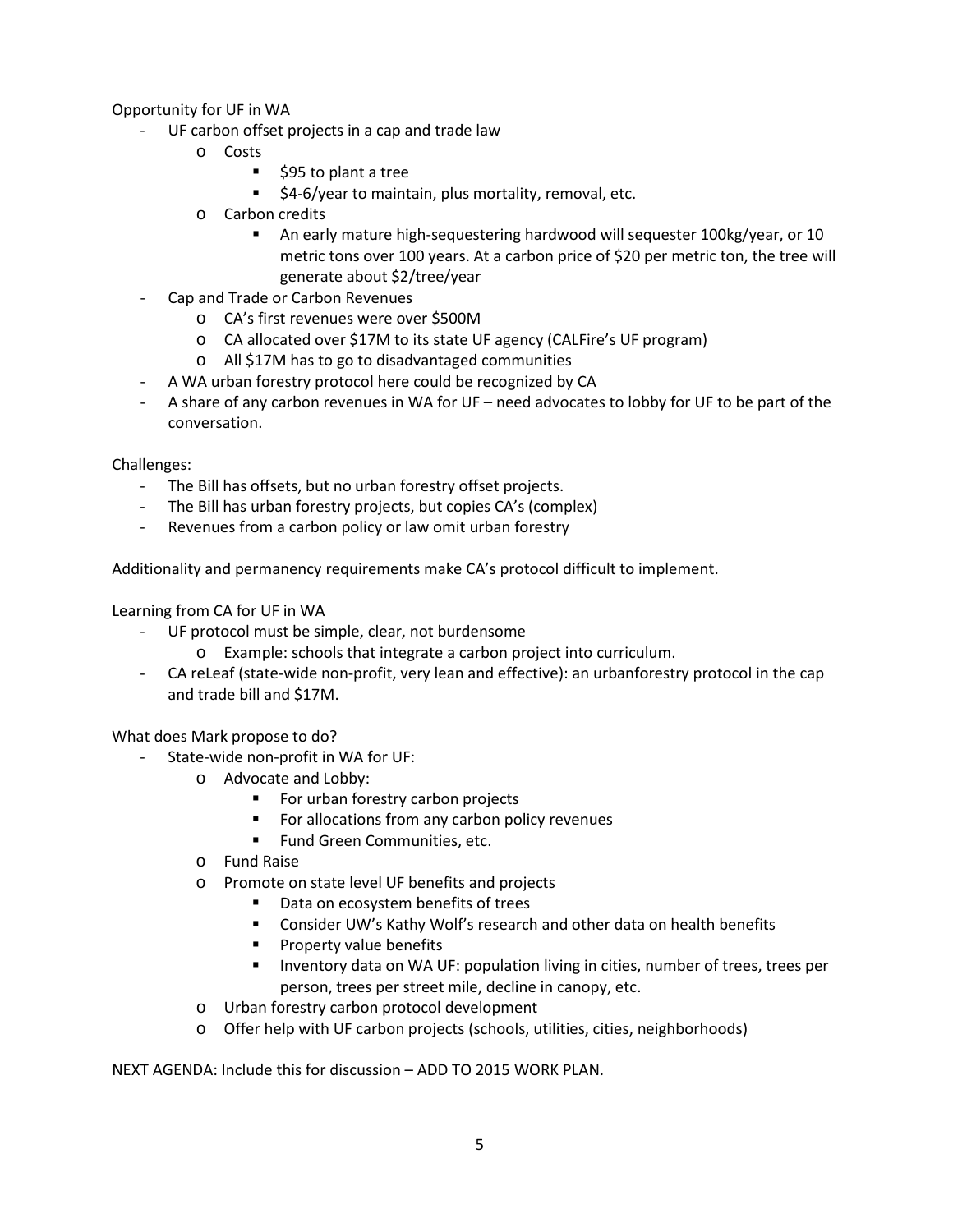#### **Public comment**

Susan Zeman and Joel DeJong – they are part of the group that proposed the mountain bike project. Advocating for equitable access to natural areas. Bike trails is one way to engage urban youth to engage with urban forests.

Peg – were interested in doing a field trip to Cheasty. SANDRA TO SET UP WITH SUSAN ZEMAN AND SARAH WELCH, GSP, AND CITY. Keep focus and agenda on Cheasty.

Set up a briefing with Joel DeJong and Susan Zeman.

Sandra to produce three draft letters: Carbon Cap and Trade and Urban Forestry Queen Anne Children's Home project Green Space Policy – UF involvement Peg - DPD operations – Maybe need a facilitated session on what it should be.

#### **New business and announcements** None

**Adjourn**

## **Community input**

**From:** Ruth Alice Williams [mailto:ruthalice@comcast.net] **Sent:** Wednesday, November 12, 2014 11:13 AM **To:** Clark, Sally; Williams, Christopher **Cc:** Godden, Jean; Harrell, Bruce; Rasmussen, Tom; Sawant, Kshama; Pinto\_de\_Bader, Sandra; Acosta, Rachel **Subject:** Revised permanent use policy for Seattle's Natural Areas and Greenbelts

[letter attached and below]

Thornton Creek Alliance Post Office Box 25690 Seattle, Washington 98165-1190

November 1, 2014

# **Re: Revised permanent use policy for Seattle's Natural Areas and Greenbelts**

Dear Councilmember Clark and Acting Parks Superintendent Williams :

In the memo dated August 4, 2014 that contains your discussion of Cheasty Pilot Pedestrian and Mountain Bike Trail, Section Four, you state, Supt. Williams, that Parks and Recreation will develop a new use policy specifically for of Seattle's natural areas and greenspaces. The agreement was that a policy would be ready for Parks Board review by late spring 2015. To date there has been no call that we are aware of for community input. We are very interested to learn where Parks is in the process, and how we and others in the community may participate.